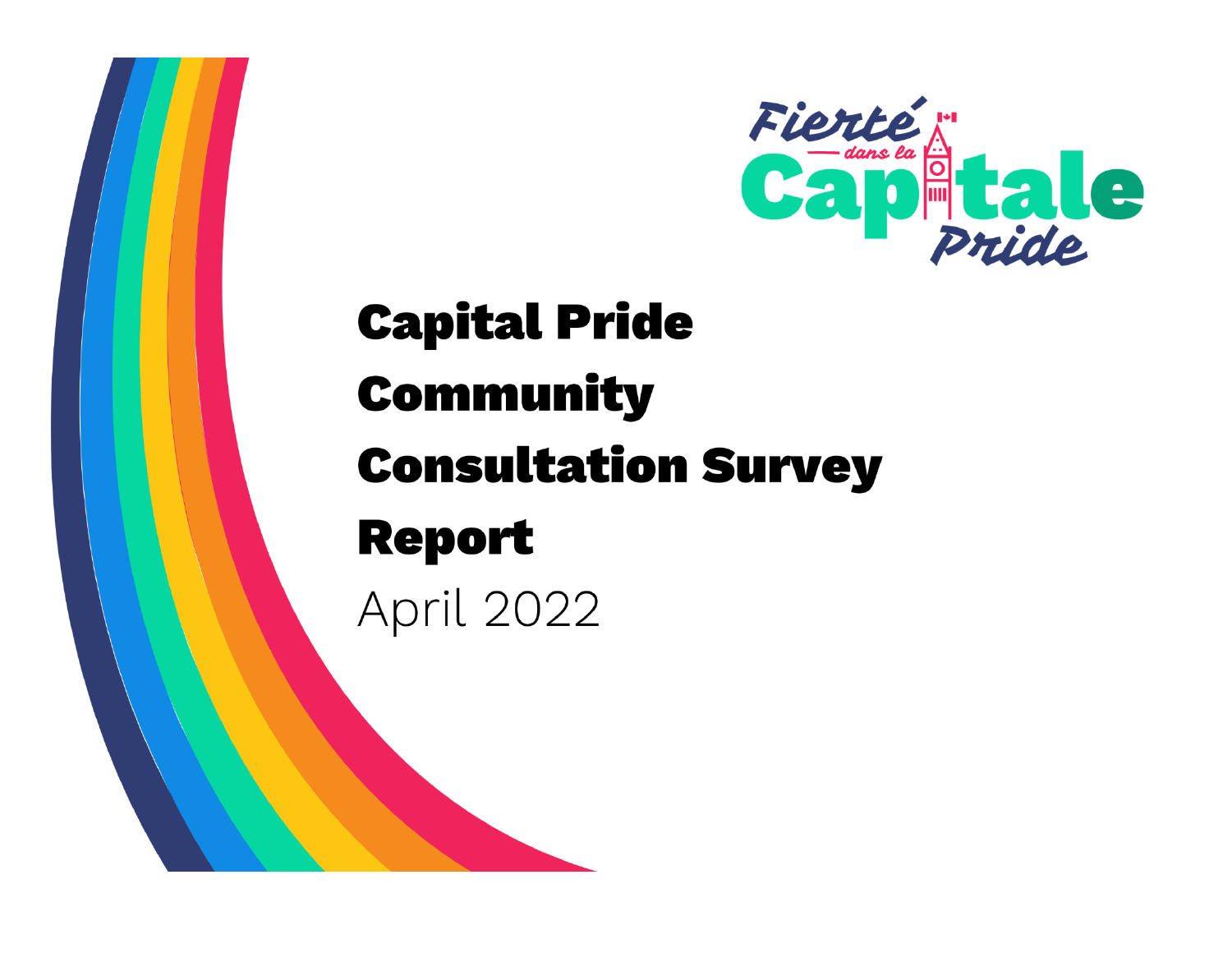# **INTRODUCTION**

The mission of Capital Pride / Fierté dans la Capitale is to create opportunities to celebrate, advocate, educate and connect people, respecting the full diversity of the 2SLGBTQ+ community in Canada's capital region, on the unceded and unsurrendered land of the Algonquin Anishinaabe people. Capital Pride is committed to reflecting the perspectives of the communities we serve.

As we navigate into new territory for the 2022 Capital Pride Festival we have a reinvigorated focus to create community connections and bring forth festival programming that will benefit the National Capital Region's 2SLGBTQ+ communities. For this reason we have conducted a community consultation process to gather input from 2SLGBTQ+ community members and organizations in order to:

(i) assess how beneficial, accessible, and enjoyable Capital Pride's events and initiatives are to 2SLGBTQ+ people in Ottawa and Gatineau;

(ii) identify areas of the festival programming that need improvement, especially within the focuses of family programming and BIPOC programming;

(iii) assess the impact and assess any concerns in regards to potential locations for the 2022 Capital Pride Festival; and

(iv) explore new ideas and opportunities that will contribute to its mission.



This report will summarize the input gathered from the online survey and outline the steps that Capital Pride will be taking to incorporate, with its finite resources, the feedback and ideas from the community and local 2SLGBTQ+ organizations.

The first three sections describe the methodology we employed ('What We Did'), the groups who participated ('Who We Heard From'), and the results of the survey ('What We Heard'). The final section, 'What We Will Be Doing' outlines the future commitments Capital Pride is undertaking to improve its events, relationships with communities, organizations and accessibility. The survey questions are also included at the end of the report [Appendix 1].

Capital Pride remains committed to community outreach and engagement with 2SLGBTQ+ communities. We are incredibly grateful to everyone who took the time to complete our survey and offer their insights to help guide Capital Pride's planning process for the 2022 festival. Engaging with community partners is a continuous process and we shall continue to reach out, engage in conversations and listen to the diverse voices of the National Capital Region's 2SLGBTQ+ communities.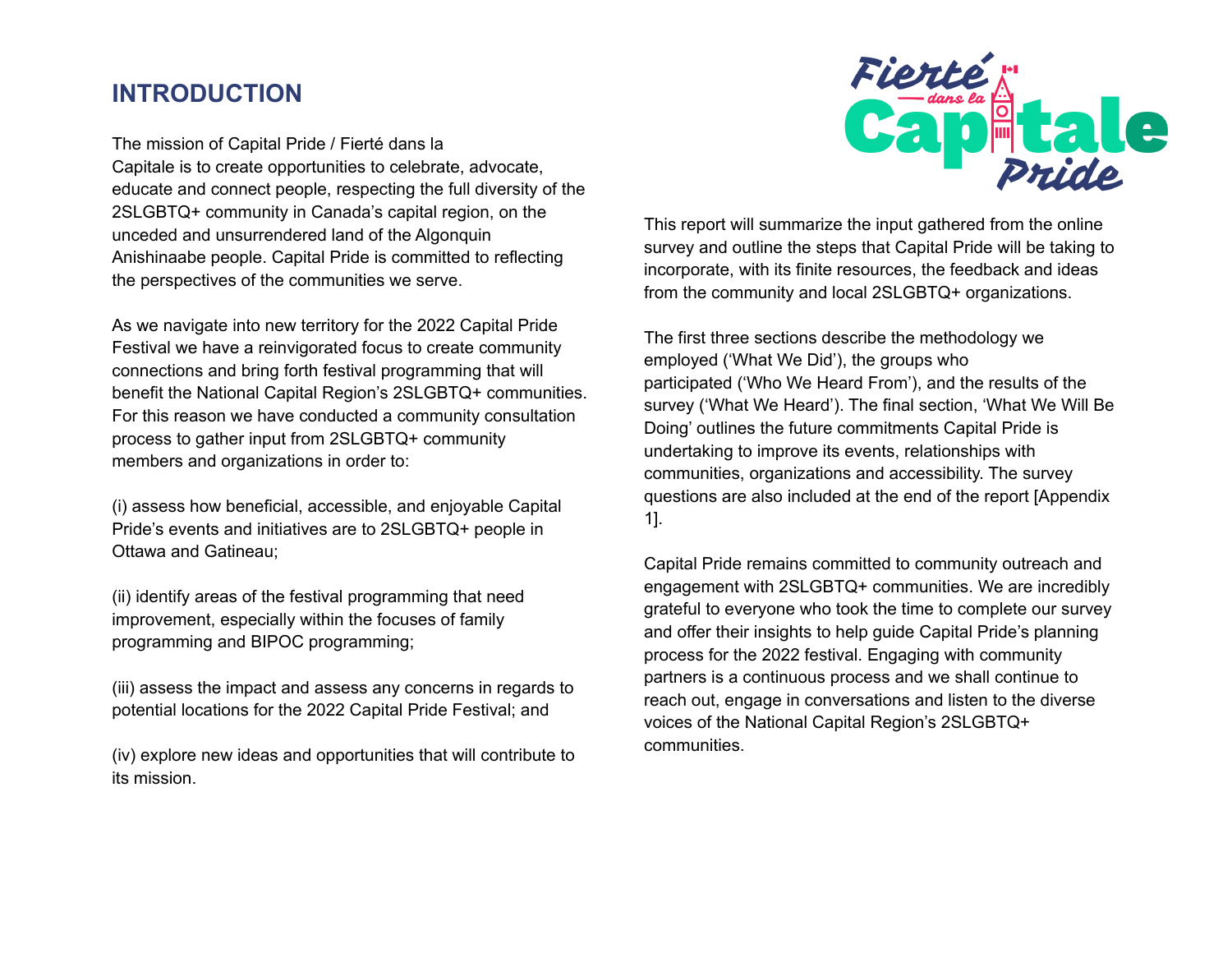# **WHAT WE DID**

A community survey was developed for both individual community members and groups and organizations that have previously participated in Capital Pride events and programming. The survey focused on receiving feedback on the following topics:

- Family programming;
- **BIPOC programming;**
- Proposed changes to the Capital Pride Festival's location; and
- General feedback on events and accessibility.

The survey was open from February 15th to February 28, 2022. We received a total of 166 responses (155 in English and 11 in French) from the survey for individuals. The survey for groups and organizations received 29 responses (25 in English and 4 in French).

Questions in the surveys were separated into the following categories: demographics, family programming, BIPOC programming, programming and events, and proposed changes.

# **WHO WE HEARD FROM**

### **Online Survey**

This year the survey included a shortened list of demographic questions to focus on age, language and where people live.



The only other demographic questions asked were to identify those who have children and those who are part of BIPOC communities to learn more about their interest, needs, and ideas for family programming and programming for BIPOC communities.

In the survey for individuals in both French and English, the respondents' ages ranged from under 18 to over sixty with the largest group of respondents being in their 30's cumulatively (24.7%). The second largest age group of respondents were those in their 40's (22.3%) closely followed by those in their 20's (21.7%).





The next piece of demographic data collected was location to assess the needs of those directly in Ottawa and Gatineau as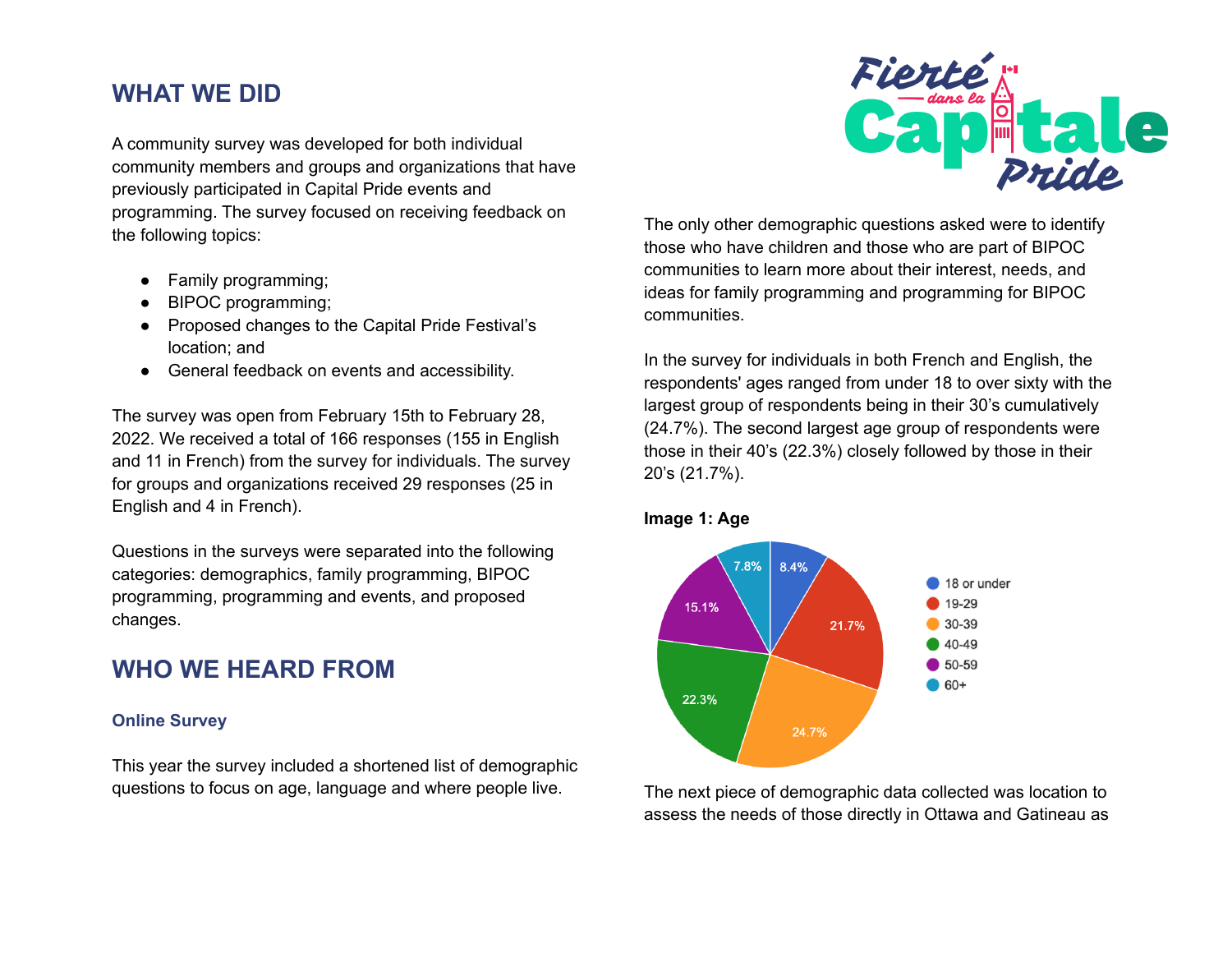well as community members from the surrounding area. The majority of respondents listed Ottawa as their place of residence at 75.9%, while the next largest group listed Gatineau as their place of residence at 14.5%. Responses were also received from those in a 5 hour radius in a smaller amount at 7.8%.

### **Image 2: Area of Residence**



Language was also included in the demographic data collected in the introduction section of the survey to assess the interest for French programming and need for other languages to be included in the summer programming. The majority of respondents listed English as their spoken language at 59.4%. Bilingual respondents were the second largest language group at 36.4%. 5% of respondents list French as their spoken language.

### **Image 3: Language**





The last demographics section had two parts. Firstly, we asked if the respondent cared for children (11.5%) which resulted in asking questions about family programming. Secondly, we asked if the respondent was part of the BIPOC community (15.1%) to assess levels of representation and ways to improve programming for BIPOC communities.

# **WHAT WE HEARD**

### **Events**

Many respondents had attended Capital Pride events in the past. They were asked to share their favourite experiences and areas for improvement. The elements of Capital Pride that people look forward to the most were the parade (83 people), meeting people/community connection (27), drag shows (25), and musical performances (23).

Interest in events for specific communities were also recorded from a number of respondents. The most popular were the following:

- Events that include a diverse range of artists and performers from BIPOC communities (15)
- Events for youth under 18 (12)
- Events and spaces for wome $(x)$ n (8)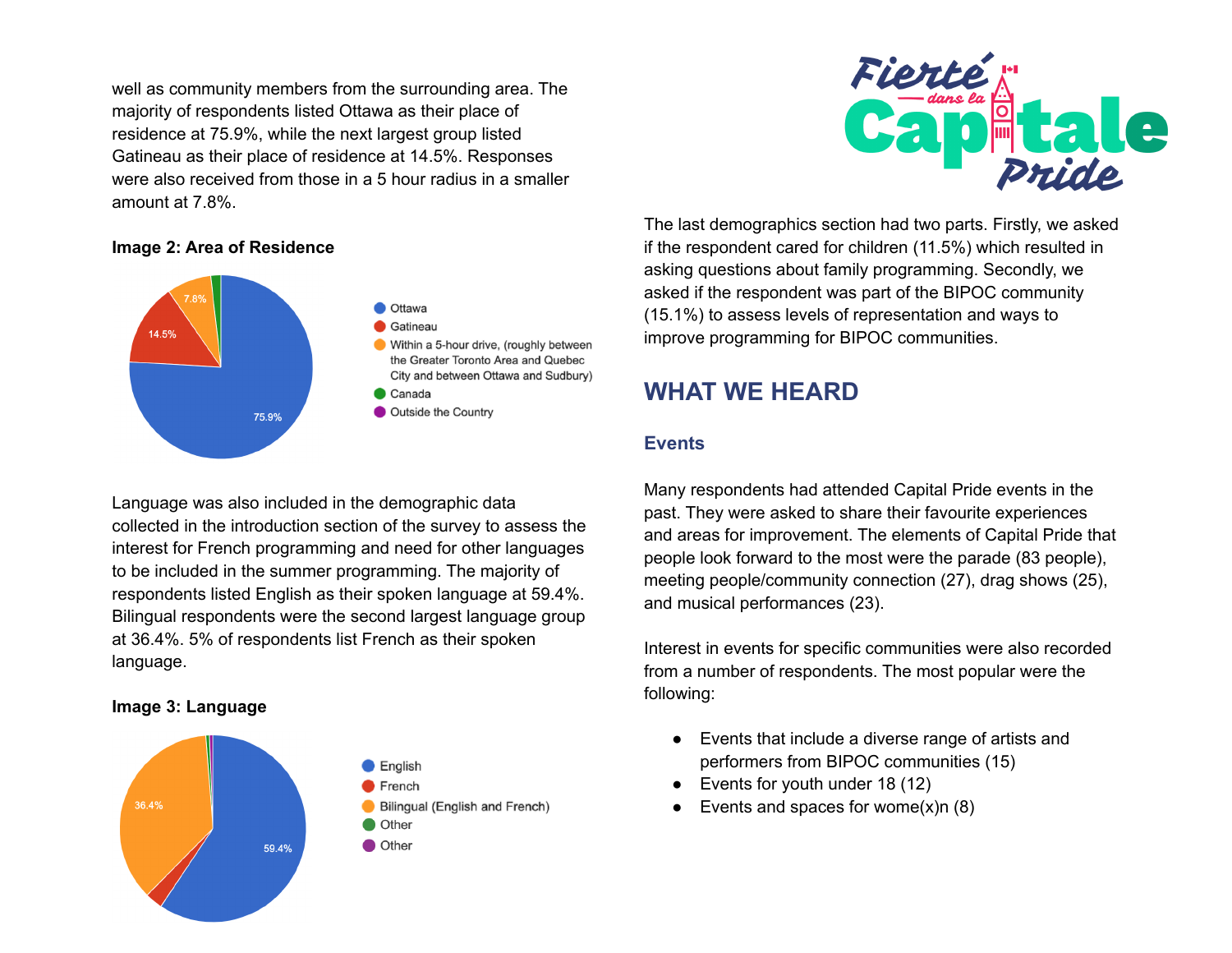- Events highlighting Bi, Pan, Non-binary, Aro/Ace, and Trans folks (6)
- $\bullet$  Events for seniors (4)
- Events for immigrants/ newcomers and refugees (2)

The need for sensory friendly event spaces that are quieter and less crowded was also identified (15). Reasoning behind wanting spaces like this varied, and respondents from multiple perspectives and communities indicated their interest. Some of the reasons given for wanting these spaces were accessibility for those: with disabilities, who are neurodivergent, have sensitivities to sound or large crowds, and those who are uncomfortable in busier and louder spaces.

Accessibility in general was also indicated as a priority by many respondents. Those focused on physical and mental accessibility (13) indicated a focus on sensory friendly spaces and others indicated a focus on physical accessibility through things like wheelchair accessibility, more seating, and availability of shade and water. Financial accessibility was listed as a priority for attending Capital Pride events by 9 people with ideas for tiered pricing and/or more free events. Another element of accessibility that was listed as important to respondents was transportation (11) with ideas for free transit/parking, shuttles to event locations, and events outside of the city center/ around Ottawa and Gatineau.

Sober events / events that do not take place in bars and do not highlight alcohol were also recorded as important to respondents (10). Some respondents shared interest in sober spaces for a variety of reasons, and respondents under 18 shared interest for events not in bars so they could attend.



Some other types of events that were popular with respondents were:

- Educational events and events teaching queer history (17)
- Events focused on activism, advocacy and politics (10)
- Dances for adults (9)
- Online/live streamed events (7)

Respondents shared ideas for events such as clothing swaps, panels on disability in 2SLGBTQ+ communities, dance lessons from different cultures, a food of the world market, comedy nights, singles events, events focusing on mental health, healthy living/active events, drag for youth, french events, interactive events like workshops and more.

More feedback was received from respondents specifically in regards to event programming for families and BIPOC communities in the following sections:

### **Family Programming**

19 respondents indicated that they cared for children under the age of 18 and answered questions focusing on family programming.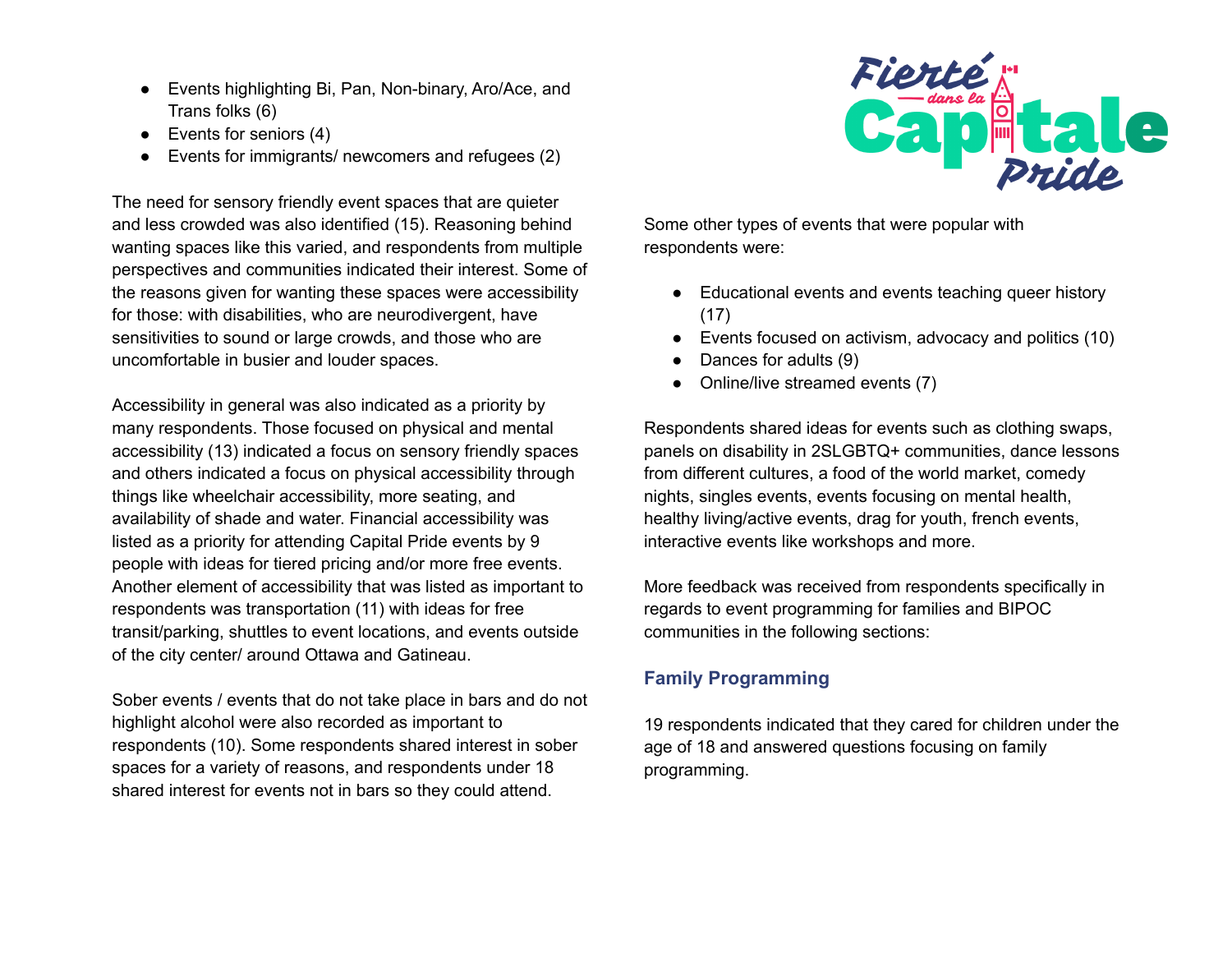In addition to the Family Pride Picnic that is part of Capital Pride's programming, we asked for insights to guide increased family programming for 2022. 71% of respondents with families want to see more family programming. The most popular ideas brought up were interactive activities such as workshops, crafts, scavenger hunts and other types of games and activities where families can meet each other. Other ideas shared were: spaces and events for families at the main festival location, events that connect youth with older generations, drag + queer storytime for children, and programming by Indigenous elders included in family programming.

### **BIPOC Programming**

25 respondents shared that they are part of BIPOC communities and answered questions about the level of representation of BIPOC communities and ideas for improvement of the programming for BIPOC folks and inclusion of BIPOC artists and creators.

90% of BIPOC respondents who answered want to see more BIPOC programming at Pride. From BIPOC respondents there was general support for the types of events being produced by Capital Pride, but one of the main points that was brought up on what could be done better, was an increase in diversity in the BIPOC programming to highlight a variety of communities such as Middle Eastern, South and South East Asian, Latin American, and other underrepresented communities that are part of the National Capital Region's 2SLGBTQ+ communities.

Another topic with popular interest was an increase in programming that highlights / caters to immigrants,



newcomers and refugees in Canada.

Other Ideas included a multicultural tent to showcase food and dance from a variety of cultures from around the world, increased Indigenous programming through performances and food, and BIPOC programming that focuses on historical accomplishments and struggles of BIPOC communities in 2SLGBTQ+ and women's issues.

### **Proposed Changes**

The final section of Capital Pride's community consultation survey was focused on proposed changes on the location for Capital Pride events in 2022.

This section was included in recognizing that the current Festival site on Bank Street (between Gladstone Avenue and Somerset Street) and Somerset Street (Bank Street and O'Connor Street) has reached capacity based on spaces for community groups and organizations compared to demand; capacity of the mainstage; and the size of crowds throughout the festival. In addition, we are reaching capacity in the current staging area for the Parade (located near the intersection of Bank Street and Gladstone Avenue).

In the lead-up to the survey, we identified the requirements for the street festival, main stage (and additional stages), the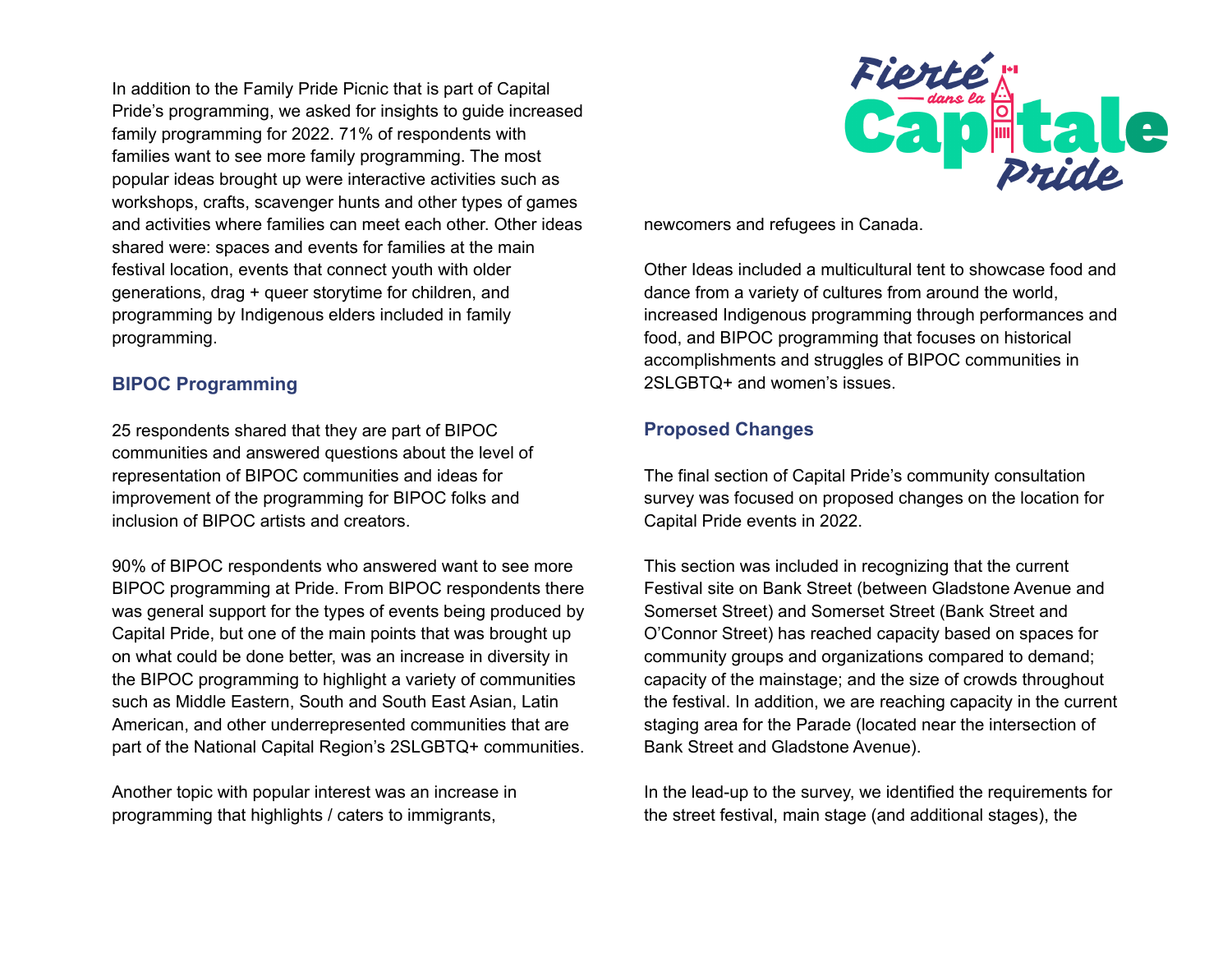parade, the parade staging area and logistical infrastructure. We also investigated other options, including NCC parks and City spaces, these were not presented as they were not viable for various reasons including availability, size, and booking policies.

The survey presented three options:

#### *Option 1: Current Set-Up*

*-Current footprint (Bank Street between Somerset Street and Gladstone Street and along Somerset Street between Bank Street and O'Connor Street)*

*-Similarly sized mainstage (capacity of about 2,000)*

*-Parade will take place throughout Centertown although is expected to increase in length.*

*Option 2: Enlarged Festival within Centretown*

*-Expanded footprint with a longer street festival (Bank Street between Laurier Street and Gladstone and along Somerset Street between Bank Street and O'Connor Street)*

*-Similarly sized mainstage (capacity of about 2,000)*

*-Parade will take place throughout Centertown although is expected to increase in length.*

### *Option 3: Lansdowne Park*

*-Similarly sized street festival (throughout Lansdowne Park)*

*-A larger sized mainstage (on the Great Lawn) with opportunities for expanded food and drink offerings.*

*-Opportunities for new programming at Lansdowne Park (for example, within the Horticulture Building).*

*Parade is expected to start in Centertown and end at Lansdowne Park (for example, via either Bank Street or Queen Elizabeth Way). -Free transit (via OC Transpo) would be provided to and from Lansdowne Park.*



The general support, preference and concerns associated with the different options were recorded in this section to assess which option was the most popular among survey respondents.

We asked respondents to rank the three options. The following bar graph shows the accumulation of all information received in the surveys for individuals and for community groups and organizations. The graph shows the ranking of people's first, second and third preferences for location. The numbers listed in each bar is the number of respondents who voted for each option.

### **Image 4: Proposed Location Ranking**

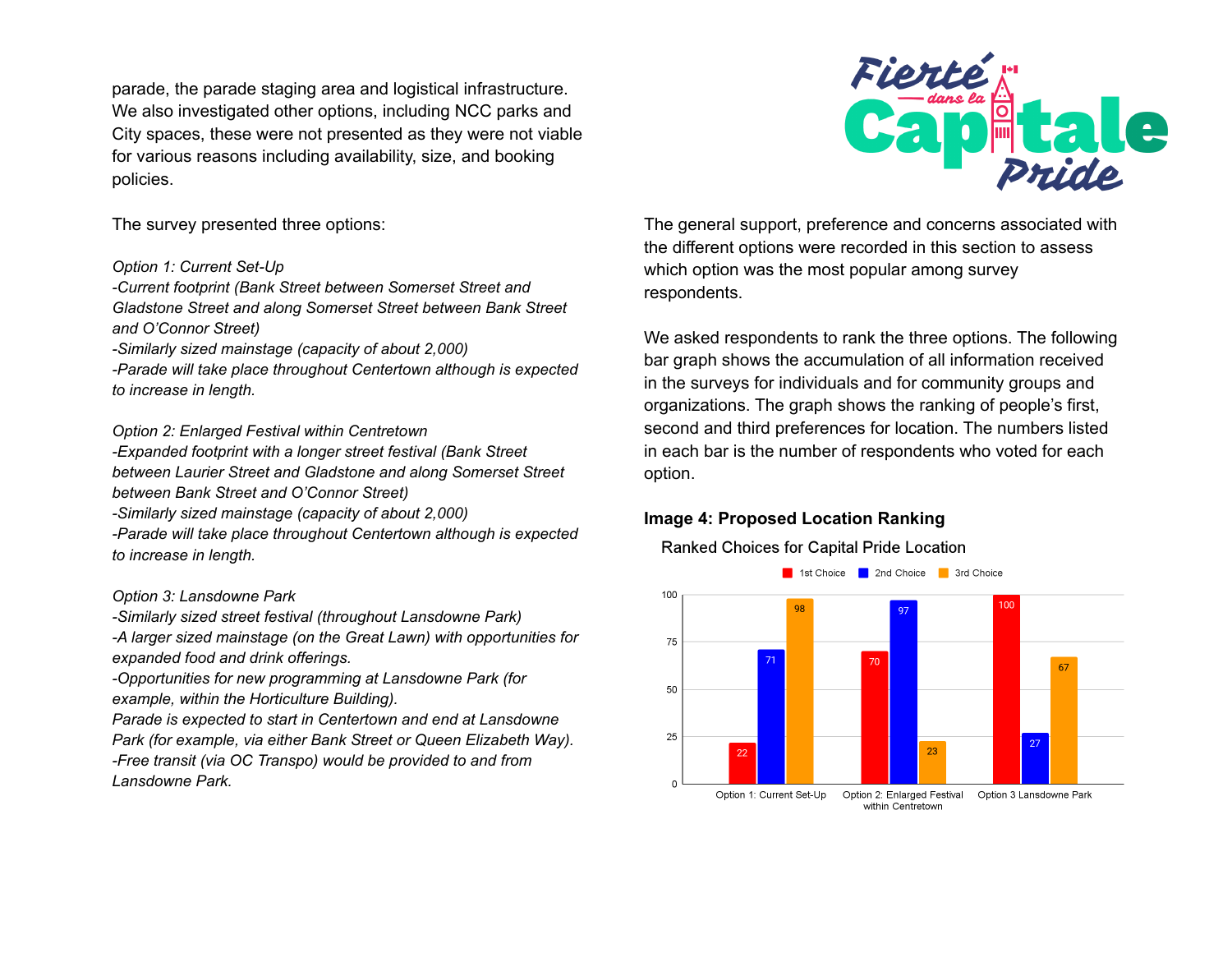Relocating to Lansdowne Park had the highest number of respondents who listed it as their first choice (100) and the Enlarged Festival within Centretown was listed just below it with 70 people listing it as their first choice. The least popular for first choice and highest listed as their third choice was the current set-up in Centretown (22 people listed it as their first choice).

### **Feedback about the Lansdowne Park proposal**

Those in favour of Lansdowne Park shared support for elements such as being able to enjoy more open space, less worries about traffic, free transit, more pedestrian space, option for indoor + outdoor programming and the opportunity for a wider variety of programming. The most popular reasons for supporting Lansdowne shared by respondents was the ability for more programming across more space where events could be offered in a variety of formats and allow people to connect in an open space free of traffic. Free transit to Lansdowne was also a popular element of the Lansdowne Park option.

Concerns were also shared about the move to Lansdowne, and the largest was a concern about moving the festival away from Ottawa's Gay Village and losing the community feeling of Pride that comes with the historical and community significance of Centretown to Capital Pride. Other concerns raised were: feeling that Lansdowne is too corporate or commercial, transit/transportation/parking may be difficult, and concerns over adequate seating, shade, food, and water. Another main concern raised was about Capital Pride still being able to support Centretown businesses, especially 2SLGBTQ+



businesses and food + drink establishments such as the bars downtown.

### **Feedback about the Centretown proposal**

Those in favour of the Centretown options shared interest in keeping Capital Pride events in Centretown for a variety of reasons. The most popular reason was the connection to the community and 2SLGBTQ+ history in the Gay Village and support of Centretown businesses. Multiple respondents stated that Capital Pride should remain in Centretown because that is where the Gay Village is and to hold the event somewhere else would be moving Capital Pride away from its home. Other reasons shared were that Centretown feels more welcoming and is more accessible for some people to get to. Respondents also noted the importance of holding Capital Pride events in Centretown to help to support the businesses; especially the queer businesses in the area.

Respondents also shared concerns about staying in Centretown for this year's events for reasons such as issues of crowd control, potential heckling or harassment from people of the general public, and difficulty interacting with people in the Centretown location. In comparison to those who support the Centretown location, respondents who do not shared a feeling that Centretown no longer felt like Ottawa's Gay Village and did not have the community feel they wanted anymore.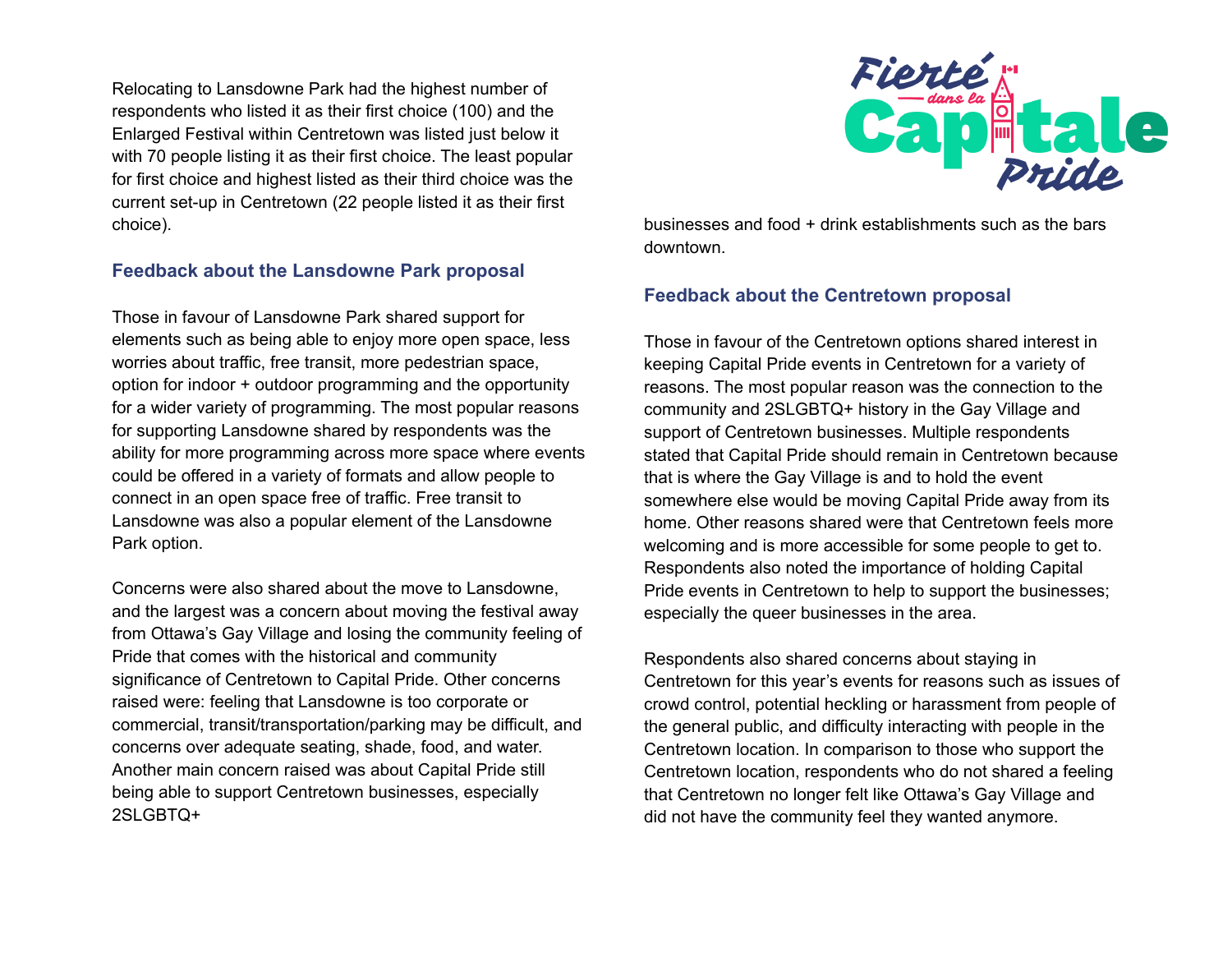### **Feedback about other locations not proposed**

There were also respondents who proposed other locations as alternatives to Centretown or Lansdowne. The main points articulated by those sharing ideas for other options for venues were places with greenspace or hosting events in a variety of locations to be accessible to more people. Respondents also shared interest in a hybrid model that would use event space in Centretown as well as Lansdowne to have a more spaced out event, while still supporting the Centretown businesses.

# **2022 CAPITAL PRIDE LOCATION: OPTION 2 EXPANDED CENTRETOWN**

Capital Pride has made the decision to proceed with the Expanded Centretown location [option 2] for the 2022 Capital Pride Festival. Community remains a priority for Capital Pride. Based on survey feedback, community conversations and internal discussions it is clear that the connection to Centretown continues to be important for the community.

While there is excitement for a proposed move to Lansdowne this is not the right time to continue those discussions although Capital Pride will consider Lansdowne Park for other events and programming during the Festival and throughout the year.

At this time our team is still finalizing logistical aspects of the summer festival such as the parade route and event spaces. More information about the 2022 Festival will be provided in June.



# **WHAT WE WILL BE DOING**

This survey marks one step in the ongoing conversations with community members, local community organizations, businesses, and Business Improvement Areas to bring forth the best possible programming for 2SLGBTQ+ communities organized by Capital Pride and our community partners. The following section outlines how we will use the information from the survey to best address the concerns raised by our community.

### **Family Programming**

This year Capital Pride is expanding its Family Pride programming beyond the Pride Picnic to include more programming for youth and families throughout the Festival. Using the feedback from this survey, Capital Pride will be implementing a variety of family programming that will be included in the festival weekend. Capital Pride will work to host more year-round family and youth programming.

Capital Pride has introduced a volunteer team lead for family programming to help organize events, coordinate with community partners and provide onsite support at the family events during Pride week.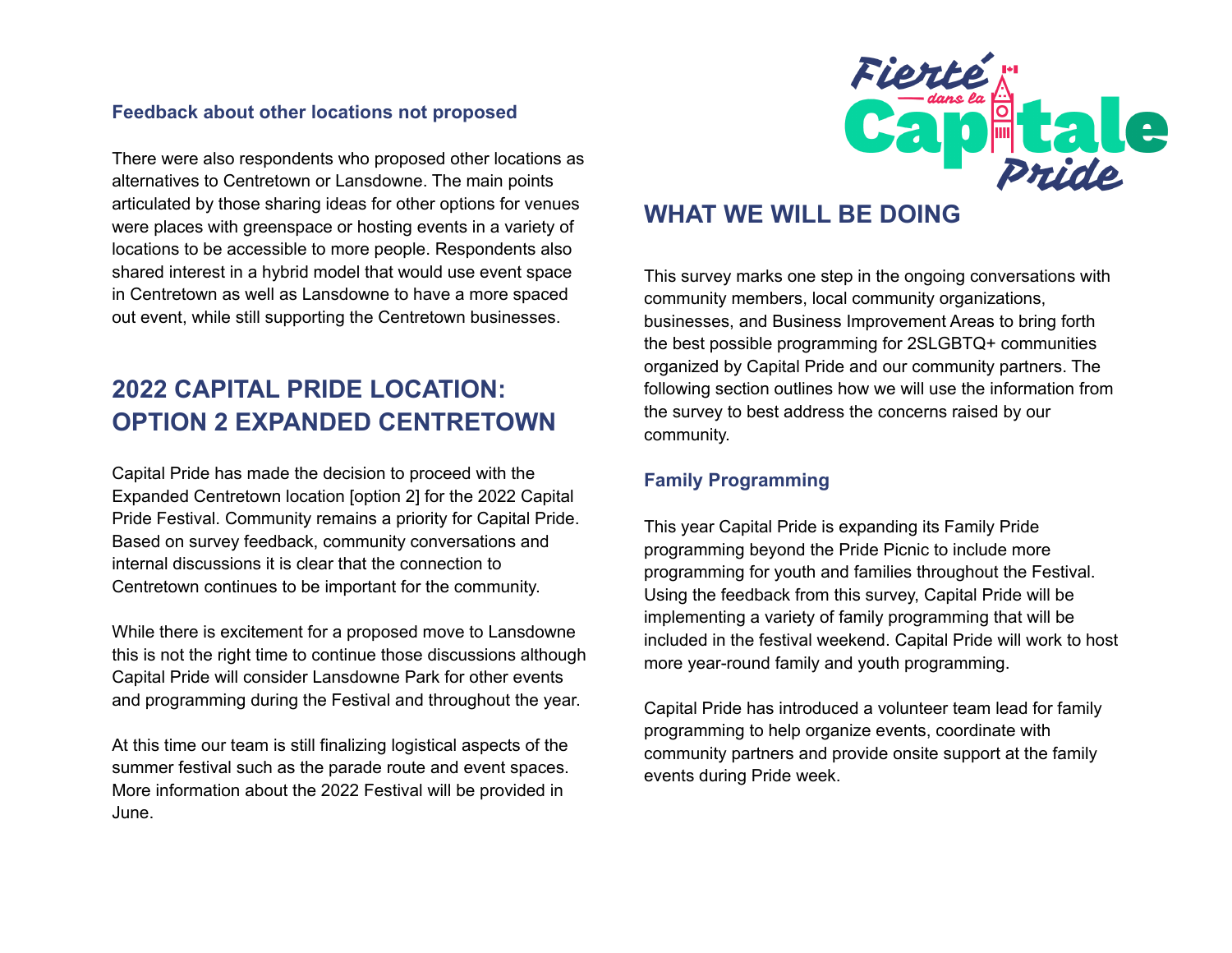### **BIPOC Programming**

Capital Pride will be using the information from the survey to guide our upcoming BIPOC programming. Capital Pride will ensure diverse programming that will feature a variety of artists during our upcoming Festival. Applications are open, and will continue to open for performers and Capital Pride will also be doing our own recruitment of artists to ensure that Capital Pride's events reflect a variety of artists and perspectives.

Capital Pride will also provide call outs to different community groups to connect with artists and ensure representation and opportunities for applications from a variety of artists. Capital Pride will reintroduce its Community Project Fund in 2022. It will enable community groups and individuals to present events during the Festival to showcase programming for different communities and focuses.

Beyond the Festival, consultations with community groups will continue to better understand and assess the needs of different groups when it comes to ensuring diverse representation in Capital Pride's programming. These consultations will help to guide the ways that Capital Pride supports BIPOC communities through our programming and community engagement to ensure we are connecting to our community in positive and meaningful ways. Capital Pride also welcomes input and interest from the community in best practices when building BIPOC programming for the 2022 festival.



### **Accessibility**

Capital Pride will continue to work to create more accessible spaces in a variety of ways. We will continue to ensure seating areas will be provided in the parade and main stage for those with mobility restrictions.

Capital Pride will also endeavor to continue to provide ASL and LSQ interpretation at events with speakers (for example, the Flag Raising and Speakers' Series).

Volunteers will receive training on accessibility and accommodations available at the Festival.

Capital Pride will also use the information from the survey to help create events that are sensory friendly and are representative of the many communities we serve in the National Capital region and beyond.

### **Other Feedback and Ideas**

As in previous years, Capital Pride endeavors to make our events as accessible as possible with the majority of the events being free.

When it comes to availability of activities in different areas of the city, Capital Pride is working on multiple projects for the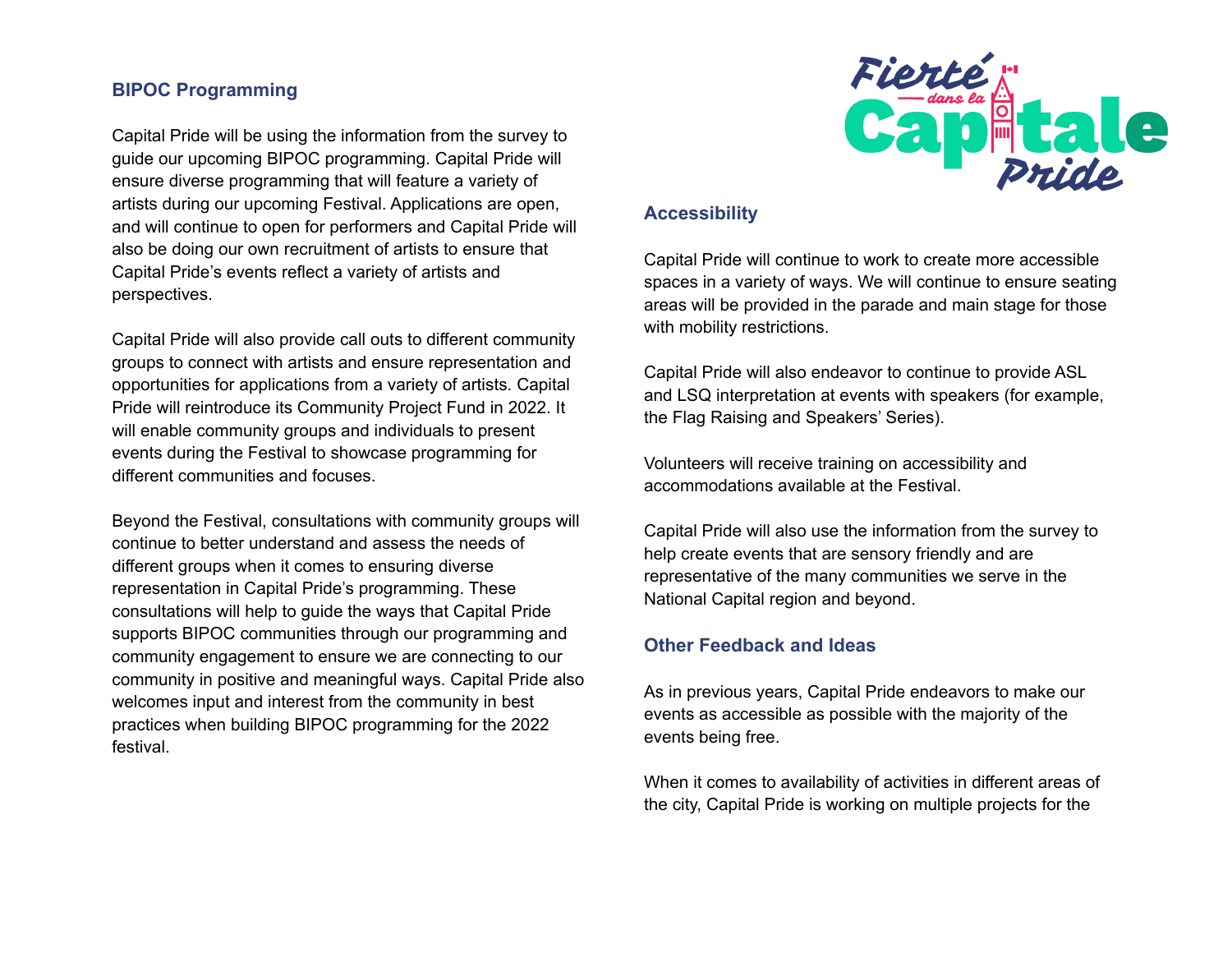spring and summer that will take place in a variety of locations that will be more accessible for community members to attend.

### **Community**

Connecting to the community continues to be a pillar of our work. This year we will be continuing our focus on community through a variety of projects.

The Community Project Fund will provide funding for community groups to produce their own events during the Capital Pride Festival.

We will highlight the importance of community organizations and community leaders through the following projects:

- The Spotlight Series blog was launched this year and will highlight different community organizations and their work.
- Capital Pride will be producing a video series to continue highlighting and uplifting community leaders and the work that they are doing for the community.
- The honoured positions awards programs are back for the 2022 festival and nominations for the Grand Marshal, Youth Marshal and the Honoured Group positions will give space and recognition to individuals and groups in the National Capital Region's 2SLGBTQ+ communities.
- The community fair will also provide a space for local businesses and organizations to set up booths, share information, network, and sell their products.



Capital Pride will continue to have consultations with community partners and organizations on their participation in the street festival, pride parade and other opportunities for the 2022 Festival. We will also work with local businesses in the Festival footprint who are interested in getting involved by hosting extended patios or in other ways.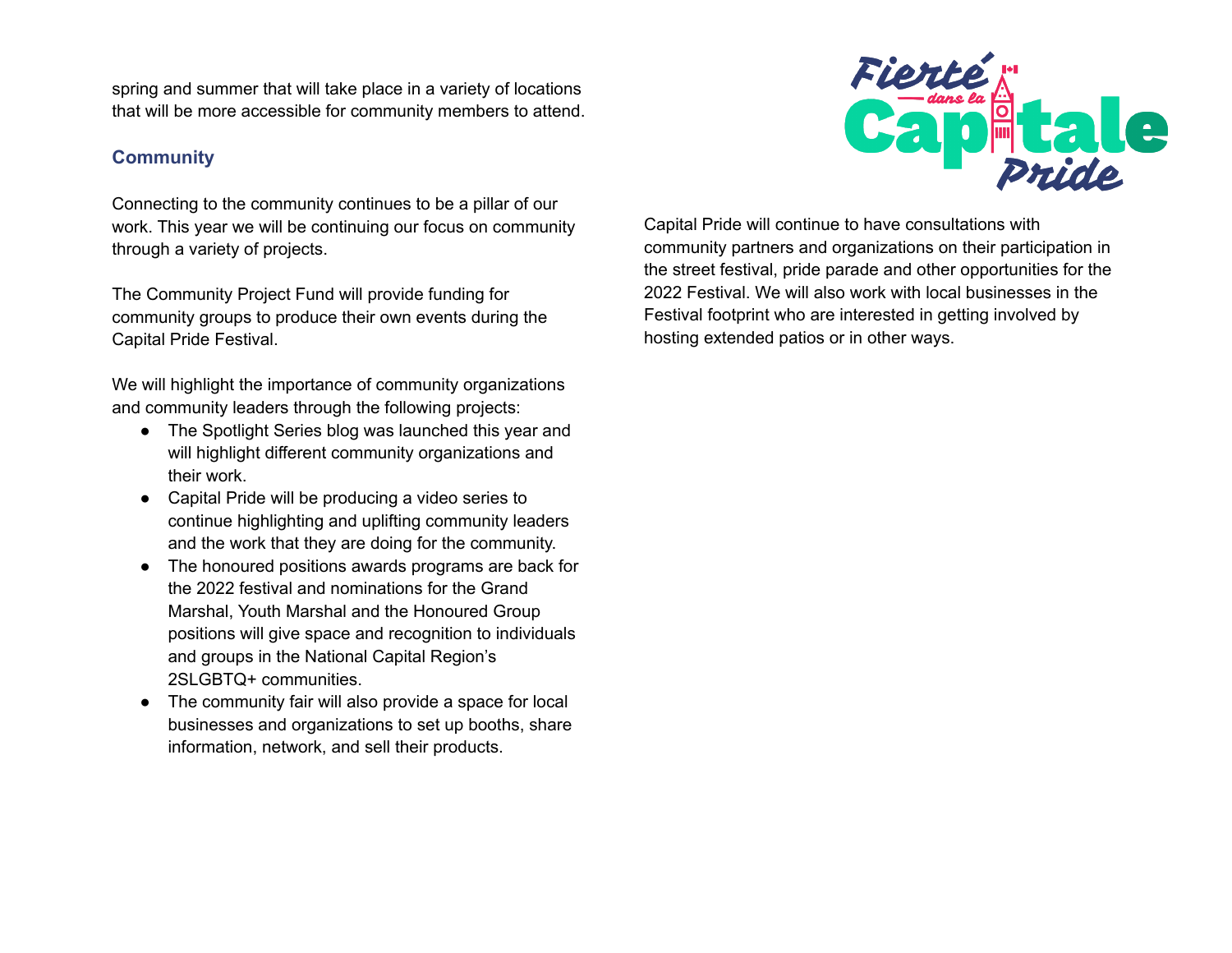# **APPENDIX 1: COMMUNITY CONSULTATION SURVEY QUESTIONS**

Capital Pride seeks to create opportunities to celebrate, advocate, educate and connect people, respecting the full diversity of the 2SLGBTQ+ community residing on the unceded Algonquin territories (National Capital Region). Our Board of Directors is committed to reflecting the views of communities that we serve.

Planning is underway for our 2022 Capital Pride Festival. We are looking for feedback and ideas from the community as we set our sights on hosting our largest festival.

### **Introduction**

- 1. Age Group
	- 18 or under
	- 19 29
	- 30 39
	- 40 49
	- 50 59
	- 60+
- 2. Where do you live?
	- Ottawa
	- Gatineau
	- Within a 5-hour drive (roughly between the Greater Toronto Area and Quebec City and between Ottawa and Sudbury)
	- Canada
	- **Outside the Country**



- 3. Language
	- English
	- **French**
	- **Bilingual (English and French)**
	- Other

4. Have you attended Capital Pride's in-person summer festival programming before?

- Yes
- No
- Unsure

### **Family Self Identification**

- 5. Do you care for children under the age of 18?
	- Yes
	- $No$
	- **Other**

### **Family Programming Questions**

6. Do you want to answer 2 additional questions about family programming?

- Yes
- No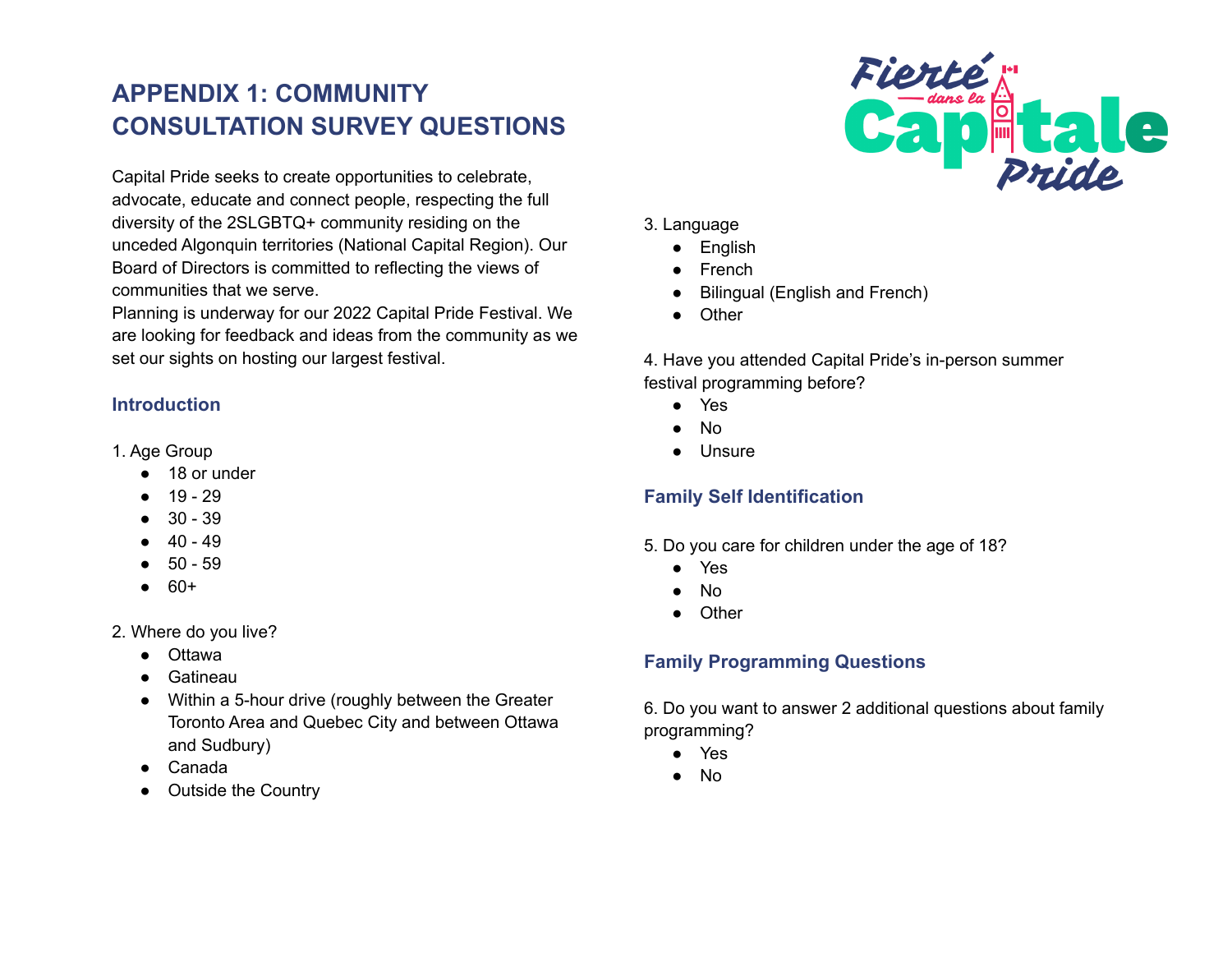7. Have you attended previous Family Picnics (last held in 2019)?

- Yes
- $No$

8. The Capital Pride Festival includes programming that is appropriate and inclusive for families.

Rate from 1 (strongly disagree) to 5 (strongly agree)

9. There should be more programming for families.

Rate from 1 (strongly disagree) to 5 (strongly agree)

10. Do you have any ideas or suggestions for events that could be incorporated into the Capital Pride Festival?

### **BIPOC Self Identification**

11. Are you part of Black, Indigenous, and/or People of Colour (BIPOC) communities?

- Yes
- No

### **BIPOC 2SLGBTQ+ Community Questions**

12. Do you want to answer 2 additional questions about programming for the BIPOC community?

- Yes
- No



13. The Capital Pride Festival includes programming that reflects issues that are important to you and your community.

Rate from 1 (strongly disagree) to 5 (strongly agree)

14. The Capital Pride Festival includes artists and performers who reflect your community.

Rate from 1 (strongly disagree) to 5 (strongly agree)

15. There should be more programming focused on BIPOC communities.

Rate from 1 (strongly disagree) to 5 (strongly agree)

16. Do you have any ideas or suggestions for events that could be incorporated into the Capital Pride Festival?

### **Programming and Events**

You may choose to answer all of the following questions or leave any blank. Please feel free to be as specific as you would like.